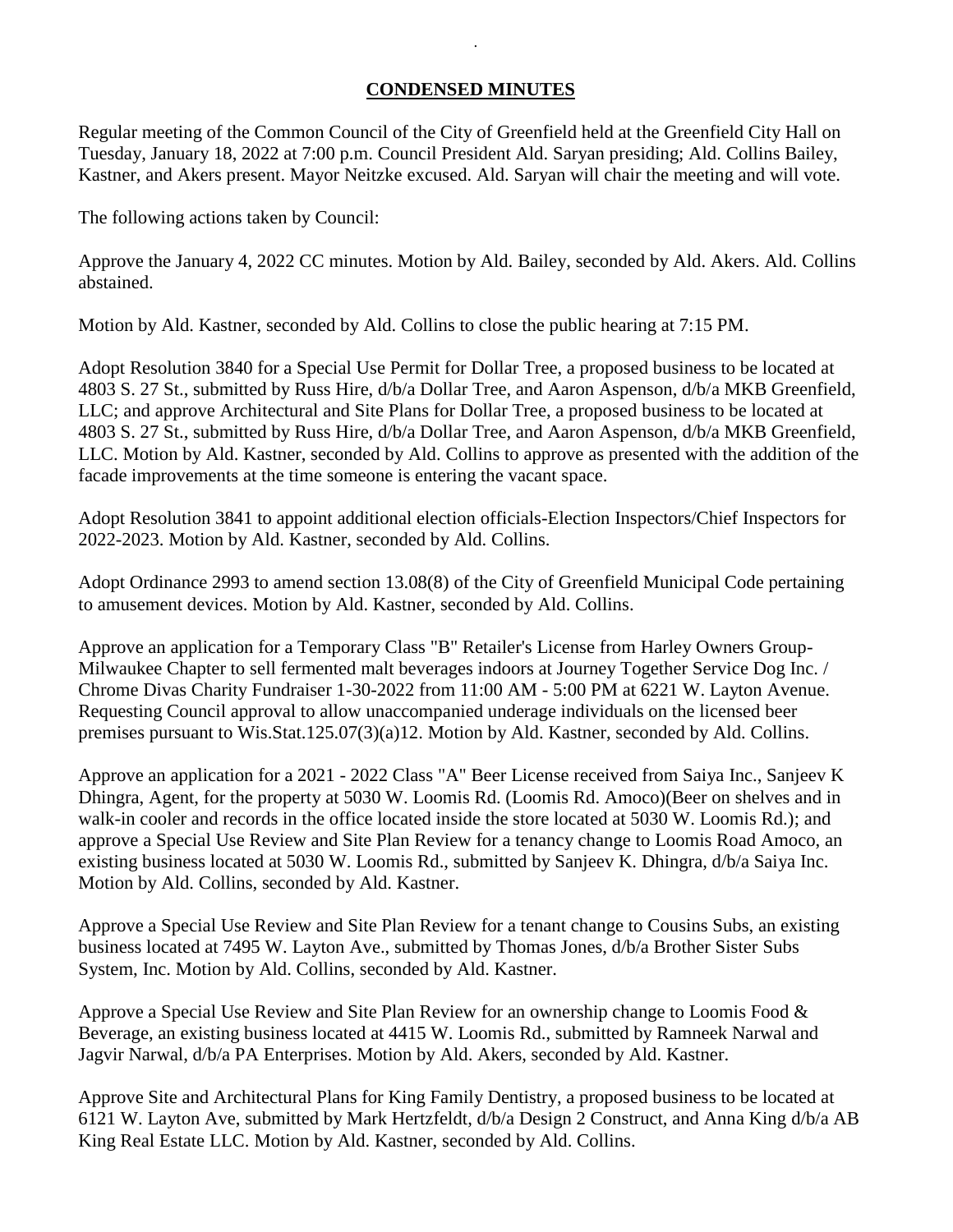Approve Site, Landscaping, and Architectural Plans for proposed new construction of Creekside Condominium, to be located at 4060 S. 124 St., submitted by Ryan Janssen, d/b/a Janssen Bruckner LLC, and Joe Eldridge d/b/a Colliers International. Motion by Ald. Kastner, seconded by Ald. Collins.

*.*

Approve Final Subdivision Plat for Parkview Estates, a proposed single-family development to be located at S. 35 St. and W. Barnard Ave., submitted by Kalvin K. Klimeck d/b/a Pioneer Engineering and Surveying, LLC and Raul A. Gonzalez d/b/a First West Realty, LLC. Motion by Ald. Collins, seconded by Ald. Kastner.

Adopt Resolution 3842 in support of Milwaukee County's Reconstruction of W. Beloit Road from S. 124th St. to S. Wollmer Road. Motion by Ald. Kastner, seconded by Ald. Collins.

Approve a sanitary sewer easement with Flexers1, LLC and Flexers2, LLC, 9605 W Cold Spring Rd.; a sanitary sewer easement with Greenfield Park Two, LLC, for lands they own in the 4400 Block of South 92nd Street; and approve a sanitary sewer easement and a partial release of easement with We Energies, 9601 Cold Spring Rd. Motion by Ald. Collins, seconded by Ald. Bailey.

Approve to create job description, set salary and hire a Public Health Specialist - Preparedness & Response in the Health Department. Motion by Ald. Akers, seconded by Ald. Collins to approve as it was approved at the Finance Committee meeting.

Approve a Memorandum of Agreement between the State of Wisconsin Department of Agriculture, Trade and Consumer Protection and the City of Greenfield Health Department. Motion by Ald. Akers, seconded by Ald. Kastner.

Approve a Grant Agreement between the Compeer Financial Fund for Rural America and the Greenfield Farmers Market. Motion by Ald. Kastner, seconded by Ald. Collins.

Approve a Memorandum of Understanding for the Overdose Fatality Review between the Greenfield Health Department and the Wisconsin Department of Corrections. Motion by Ald. Akers, seconded by Ald. Collins.

Approve transferring \$110,000 from the general fund account 010-1910-530.5900 to a capital equipment project to purchase a tractor and mower attachment. Motion by Ald. Collins, seconded by Ald. Kastner.

Approve agreement with Meijer Great Lakes Limited Partnership for acceptance sponsorship agreement. Motion by Ald. Kastner, seconded by Ald. Collins.

Approve mileage reimbursements, \$2,059.23; November 2021 investments and reinvestments; schedules of disbursements, \$827,444.38; and November 2021 financial statements. Motion by Ald. Bailey, seconded by Ald. Collins.

Common Council to go into closed session pursuant to Wis. Stat. § 19.85 (1)(b) & (f), considering licensure, social or personal history, or medical information, for purposes of issuing a 2021-2022 operator license to Adam Kazimierz Wylaz. Motion by Ald. Collins, seconded by Ald. Akers to go into closed session at 7:39 PM.

Adjourn closed session and reconvene into open session at 7:53 PM. Motion by Ald. Kastner, seconded by Ald. Collins.